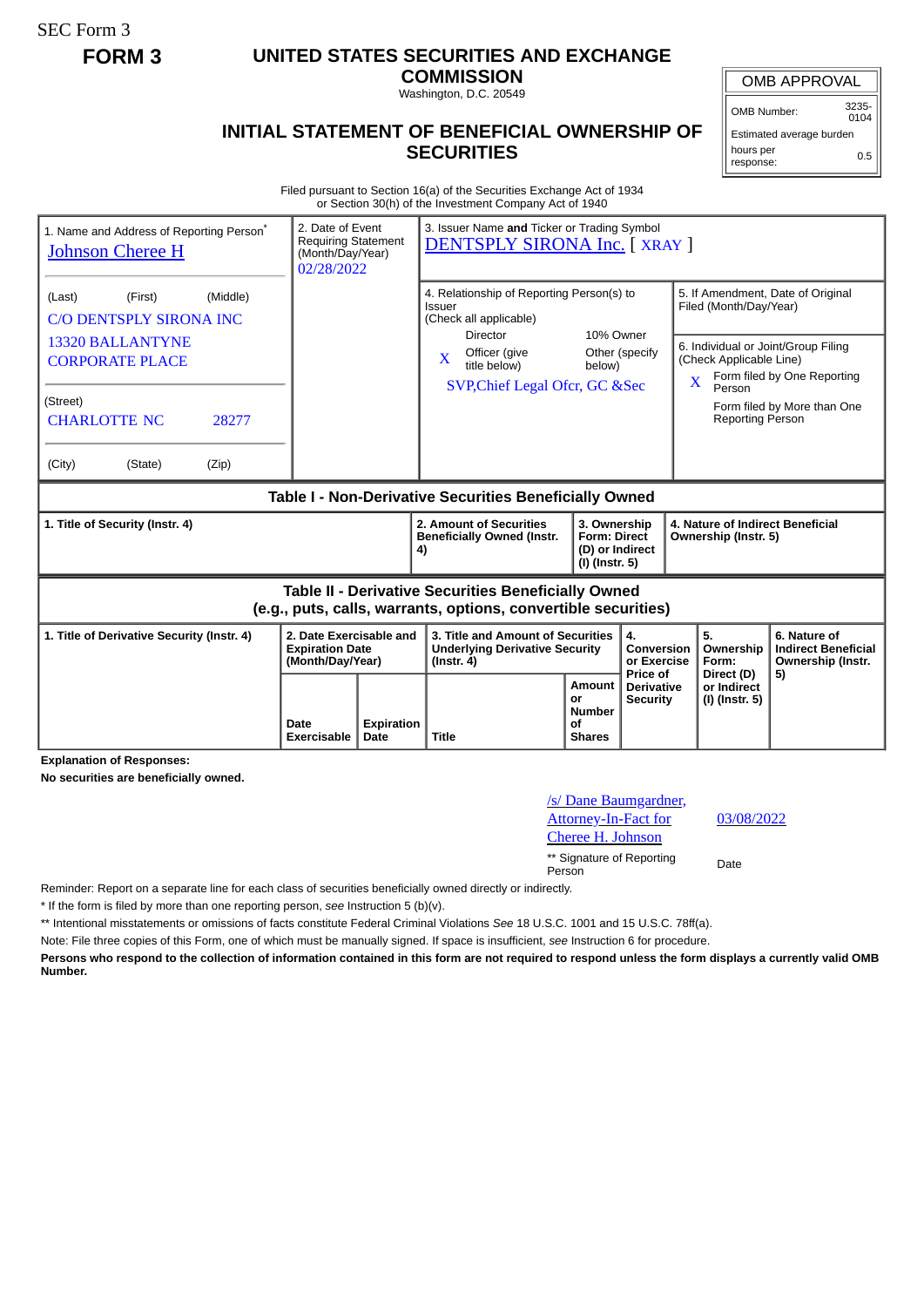## DENTSPLY SIRONA Inc. Limited Power of Attorney for Section 16 Reporting Obligations

Know all by these presents that the undersigned hereby constitutes and appoints Dane Baumgardner with full power of substitution, the undersigned's true and lawful attorney-infact to:

 1. Execute for and on behalf of the undersigned, in the undersigned's capacity as an officer or director or both of DENTSPLY SIRONA Inc. (the "Company"), Forms 3, 4 and 5 (and any amendments thereto) in accordance with Section 16(a) of the Securities Exchange Act of 1934, as amended (the "Exchange Act"), and the rules thereunder;

 2. To perform any and all acts for and on behalf of the undersigned which may be necessary or desirable to complete and execute any such Forms 3, 4 or 5, complete and execute any amendments thereto, and timely file such forms with the U.S. Securities and Exchange Commission (the "SEC") and any securities exchange or similar authority, including without limitation the filing of a Form ID or any other documents necessary or appropriate to enable the undersigned to file the Forms 3, 4 and 5 electronically with the SEC;

 3. Seek or obtain, as the undersigned's representative and on the undersigned's behalf, information on transactions in the Company's securities from any third party, including brokers, employee benefit plan administrators and trustees, and the undersigned hereby authorizes any such person to release any such information to each of the undersigned's attorneys-in-fact appointed by this Limited Power of Attorney and approves and ratifies any such release of information;

 4. Take any other action in connection with the foregoing which, in the opinion of such attorney-in-fact, may be of benefit to, in the best interest of, or legally required by or for, the undersigned, it being understood that the documents executed by such attorney-in-fact on behalf of the undersigned pursuant to this Limited Power of Attorney shall be in such form and shall contain such information and disclosure as such attorney-in-fact may approve in such attorney-in-fact's discretion.

The undersigned hereby grants to each such attorney-infact full power and authority to do and perform any and every act and thing whatsoever required, necessary or proper to be done in the exercise of any of the rights and powers herein granted, as fully to all intents and purposes as the undersigned might or could do if personally present, with full power of substitution or revocation, hereby ratifying and confirming all that such attorney-in-fact, or such attorneyin-fact's substitute or substitutes, shall lawfully do or cause to be done by virtue of this Limited Power of Attorney and the rights and powers herein granted.

 The undersigned acknowledges that the foregoing attorneys-in-fact, in serving in such capacity at the request and on the behalf of the undersigned, are not assuming, nor is the Company assuming, any of the undersigned's responsibilities to comply with, or any liability for the failure to comply with, any provision of Section 16 of the Exchange Act.

 This Limited Power of Attorney shall remain in full force and effect until the undersigned is no longer required to file Forms 3, 4 or 5 with respect to the undersigned's holdings of and transactions in securities issued by the Company, unless earlier revoked by the undersigned in a signed writing delivered to the foregoing attorneys-in-fact.